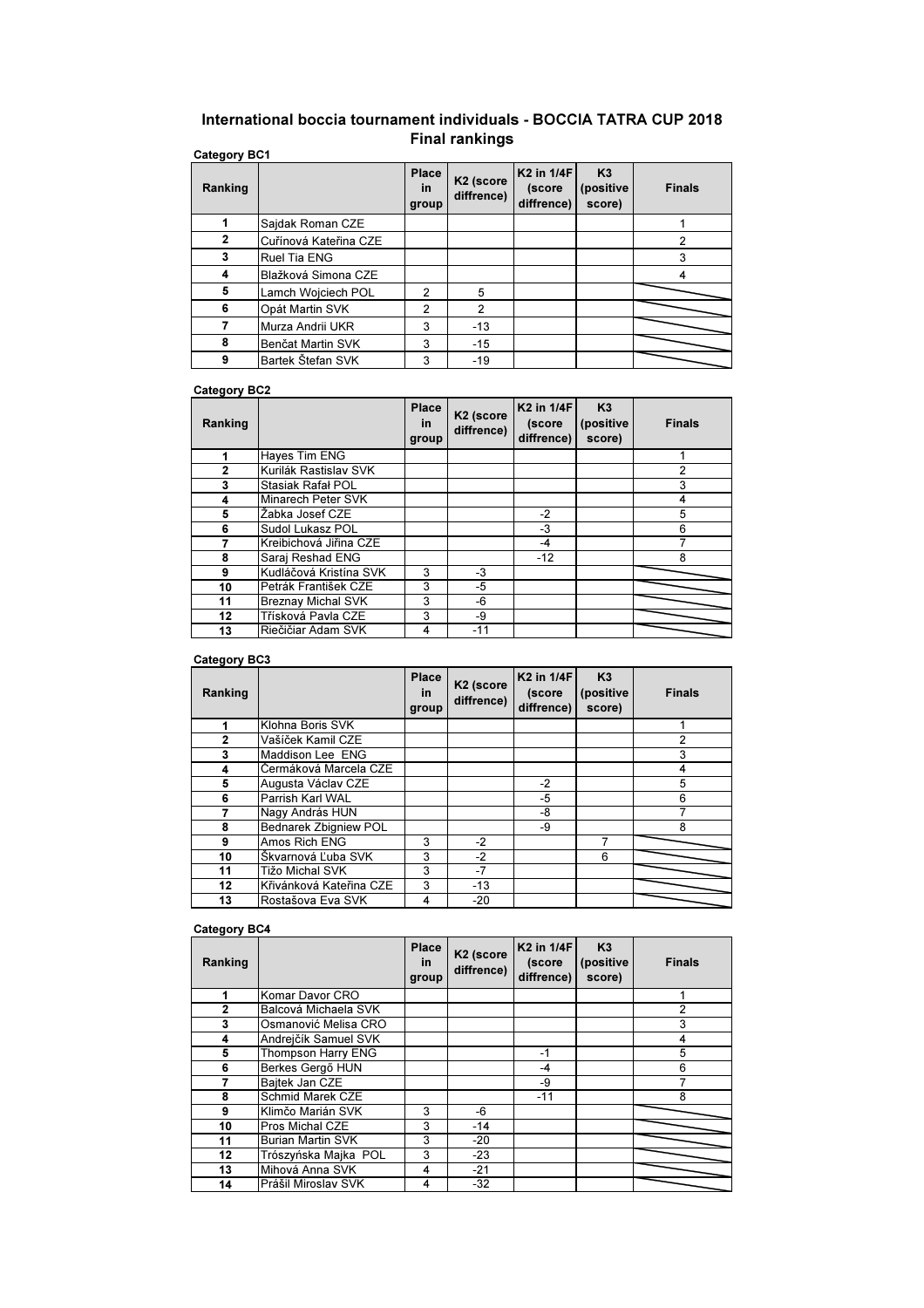| Tournament's name:            | International boccia tournament individuals - BOCCIA TATRA CUP 2018 |
|-------------------------------|---------------------------------------------------------------------|
| Date:                         | 24.-26.6.2018                                                       |
| Category:                     | <b>BC 1</b>                                                         |
| <b>Event location:</b>        | Alexandra Wellness hotel Liptovský Ján                              |
| Number of registered players: |                                                                     |
| Number of present players:    |                                                                     |
| Organizator:                  | <b>ZOM Prešov</b>                                                   |

| $BC1 - A$ |                                 | 101                      |    |                             | 106 |                               | 107 |                          |    |              |                                   |                                                           |                                              |                |
|-----------|---------------------------------|--------------------------|----|-----------------------------|-----|-------------------------------|-----|--------------------------|----|--------------|-----------------------------------|-----------------------------------------------------------|----------------------------------------------|----------------|
|           |                                 | Cuřínová<br>Kateřina CZE |    | <b>Bartek</b><br>Štefan SVK |     | <b>Ruel Tia</b><br><b>ENG</b> |     | <b>Number</b><br>of wins |    | <b>Score</b> | <b>Coefficient</b><br>$K1$ (wins) | <b>Coefficient</b><br>K <sub>2</sub> (score<br>diffrence) | <b>Coefficient K3</b><br>(positive<br>score) | <b>Ranking</b> |
| 101       | Cuřínová Kateřina<br><b>CZE</b> |                          |    | 12                          |     |                               | 5   |                          | 17 | 6            | 1                                 | 11                                                        | 17                                           |                |
| 106       | Bartek Štefan SVK               |                          | 12 |                             |     |                               | 9   |                          |    | 21           | $\mathbf 0$                       | $-19$                                                     | $\overline{2}$                               | 3              |
| 107       | <b>Ruel Tia ENG</b>             |                          | 5  | 9                           |     |                               |     |                          | 14 | 6            | $\overline{2}$                    | 8                                                         | 14                                           |                |

|                                     |                              | 102                    |   |                                    | 105 |                                 | 108 |                          |    |              |                                   |                                                           |                                              |                |
|-------------------------------------|------------------------------|------------------------|---|------------------------------------|-----|---------------------------------|-----|--------------------------|----|--------------|-----------------------------------|-----------------------------------------------------------|----------------------------------------------|----------------|
| $BC1 - B$<br><b>Blažková Simona</b> |                              | Blažková<br>Simona CZE |   | <b>Benčat</b><br><b>Martin SVK</b> |     | Lamch<br>Wojciech<br><b>POL</b> |     | <b>Number</b><br>of wins |    | <b>Score</b> | <b>Coefficient</b><br>$K1$ (wins) | <b>Coefficient</b><br>K <sub>2</sub> (score<br>diffrence) | <b>Coefficient K3</b><br>(positive<br>score) | <b>Ranking</b> |
| 102                                 | <b>CZE</b>                   |                        |   | 9                                  |     | 4                               |     |                          | 13 | 3            | $\overline{2}$                    | 10                                                        | 13                                           |                |
| 105                                 | <b>Benčat Martin SVK</b>     |                        | 9 |                                    |     |                                 | 9   | 0                        | 3  | 18           | $\mathbf 0$                       | $-15$                                                     | 3                                            | 3              |
| 108                                 | Lamch Wojciech<br><b>POL</b> |                        | 4 | 9                                  |     |                                 |     |                          | 1  | ь            |                                   | 5                                                         | 11                                           |                |

|     | $BC1 - C$               | 103<br>Murza Andrii<br><b>UKR</b> |   | 104<br>Opát |   | 109<br>Sajdak<br>Martin SVK   Roman CZE |   | <b>Number</b><br>of wins |    | <b>Score</b> | <b>Coefficient</b><br>K1 (wins) | <b>Coefficient</b><br>K <sub>2</sub> (score<br>diffrence) | <b>Coefficient K3</b><br>(positive<br>score) | <b>Ranking</b> |
|-----|-------------------------|-----------------------------------|---|-------------|---|-----------------------------------------|---|--------------------------|----|--------------|---------------------------------|-----------------------------------------------------------|----------------------------------------------|----------------|
| 103 | <b>Murza Andrii UKR</b> |                                   |   | 0           | 6 |                                         |   | 0                        | 0  | 13           | $\mathbf 0$                     | $-13$                                                     | $\mathbf 0$                                  | 3              |
| 104 | <b>Opát Martin SVK</b>  | 6                                 | 0 |             |   |                                         | 6 |                          | 8  | 6            | 1                               | $\overline{2}$                                            | 8                                            |                |
| 109 | Sajdak Roman CZE        |                                   | 0 | 6           |   |                                         |   |                          | 13 | ົ            | $\overline{2}$                  | 11                                                        | 13                                           |                |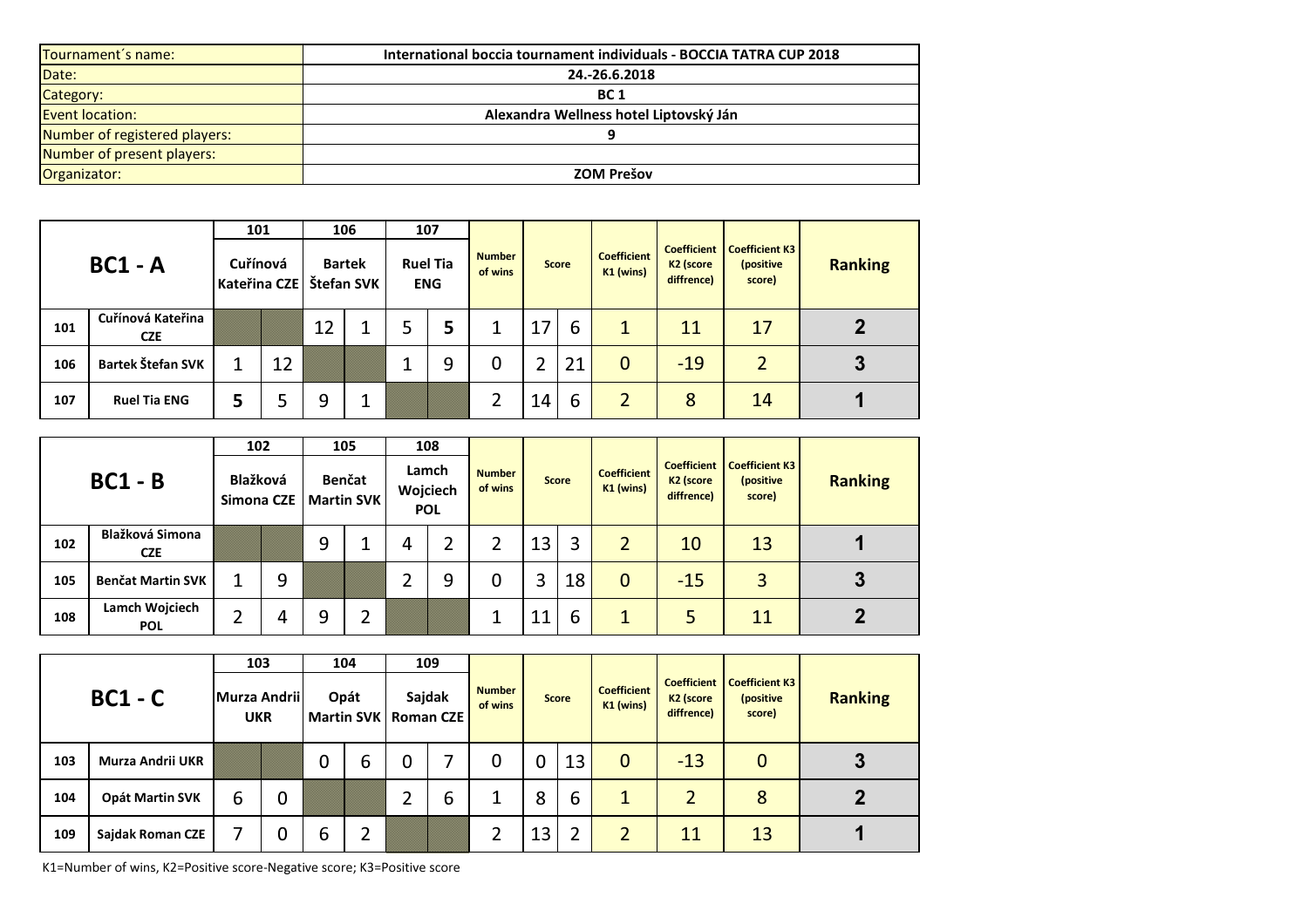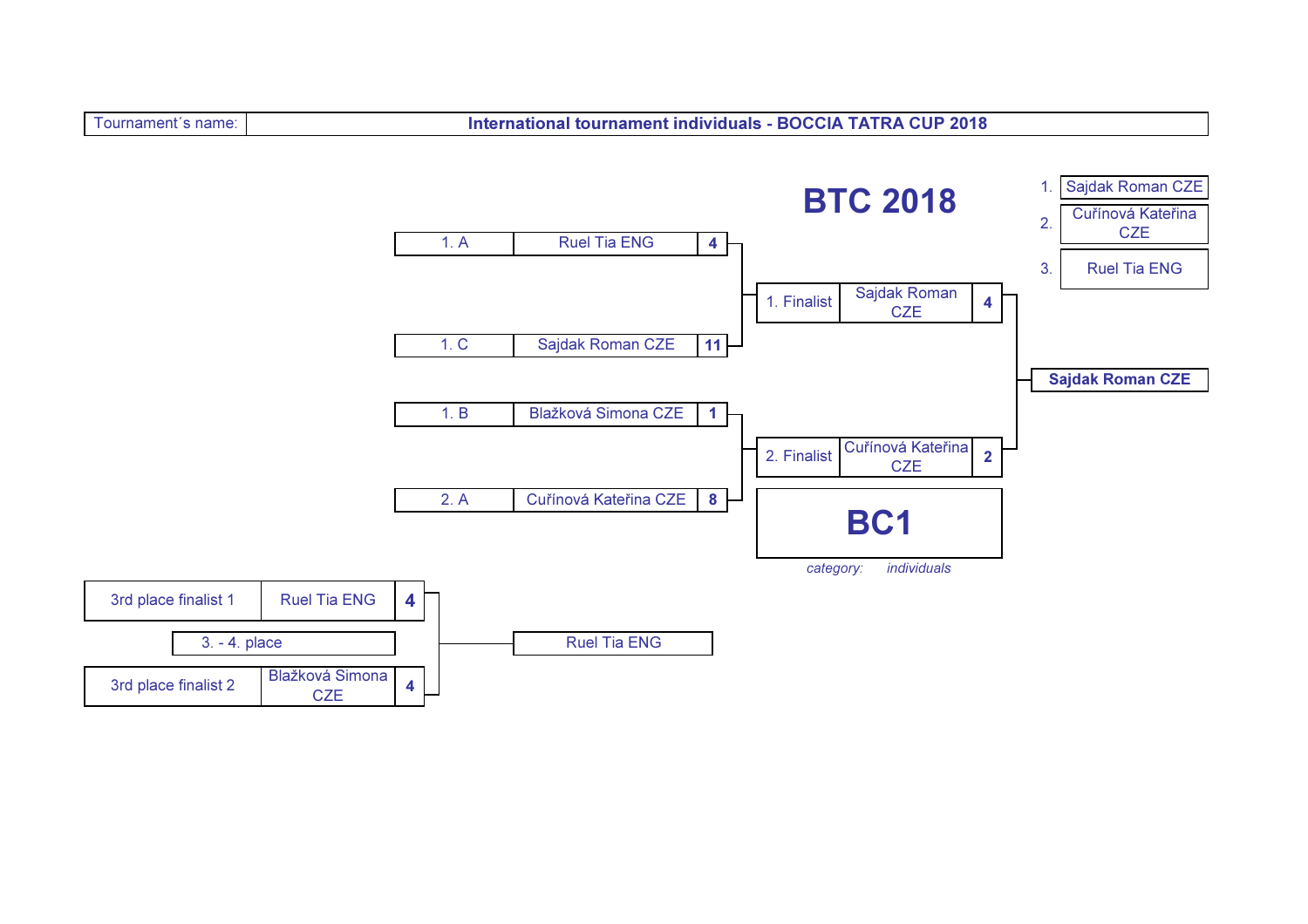| Tournament's name:            | International boccia tournament individuals - BOCCIA TATRA CUP 2018 |
|-------------------------------|---------------------------------------------------------------------|
| Date:                         | 24.-26.6.2018                                                       |
| Category:                     | BC <sub>2</sub>                                                     |
| <b>Event location:</b>        | Alexandra Wellness hotel Liptovský Ján                              |
| Number of registered players: | 13                                                                  |
| Number of present players:    |                                                                     |
| Organizator:                  | <b>ZOM Prešov</b>                                                   |

|                                |                                | 201                                |   |                                   | 205 |                                | 211 |  |  |                          |    |              |                                 |                                     |                                                            |                |  |
|--------------------------------|--------------------------------|------------------------------------|---|-----------------------------------|-----|--------------------------------|-----|--|--|--------------------------|----|--------------|---------------------------------|-------------------------------------|------------------------------------------------------------|----------------|--|
| $BC2 - A$<br>Kurilák Rastislav |                                | Kurilák<br>Rastislav<br><b>SVK</b> |   | Petrák<br>František<br><b>CZE</b> |     | <b>Hayes Tim</b><br><b>ENG</b> |     |  |  | <b>Number</b><br>of wins |    | <b>Score</b> | <b>Coefficient</b><br>K1 (wins) | K <sub>2</sub> (score<br>diffrence) | <b>Coefficient   Coefficient K3</b><br>(positive<br>score) | <b>Ranking</b> |  |
| 201                            | <b>SVK</b>                     |                                    |   | 4                                 |     | 6                              | ີ   |  |  |                          | 10 | 4            |                                 | 6                                   | 10                                                         |                |  |
| 205                            | Petrák František<br><b>CZE</b> |                                    | 4 |                                   |     | ᅩ                              | 4   |  |  |                          | 3  | 8            | $\overline{0}$                  | $-5$                                | 3                                                          | J              |  |
| 211                            | <b>Hayes Tim ENG</b>           |                                    | b | 4                                 |     |                                |     |  |  |                          | 6  |              | ◢                               | $\blacksquare$                      | 6                                                          |                |  |

| $BC2 - B$ |                          | 202<br><b>Minarech</b><br><b>Peter SVK</b> |             | 207<br><b>Stasiak</b><br><b>Rafał POL</b> |   | 210<br>Třísková<br>Pavla CZE |                |  | <b>Number</b><br>of wins | <b>Score</b> |             | <b>Coefficient</b><br>K1 (wins) | K <sub>2</sub> (score<br>diffrence) | <b>Coefficient   Coefficient K3</b><br>(positive<br>score) | <b>Ranking</b> |
|-----------|--------------------------|--------------------------------------------|-------------|-------------------------------------------|---|------------------------------|----------------|--|--------------------------|--------------|-------------|---------------------------------|-------------------------------------|------------------------------------------------------------|----------------|
|           |                          |                                            |             |                                           |   |                              |                |  |                          |              |             |                                 |                                     |                                                            |                |
| 202       | Minarech Peter SVK       |                                            |             | 0                                         | ь | 4                            | $\overline{2}$ |  |                          | 4            | 8           |                                 | $-4$                                | 4                                                          |                |
| 207       | <b>Stasiak Rafał POL</b> | 6                                          | $\mathbf 0$ |                                           |   |                              | $\mathbf 0$    |  |                          | 13           | $\mathbf 0$ | $\overline{2}$                  | 13                                  | 13                                                         |                |
| 210       | Třísková Pavla CZE       |                                            | 4           | U                                         |   |                              |                |  | 0                        |              | 11          | $\overline{0}$                  | $-9$                                | ำ                                                          | 3              |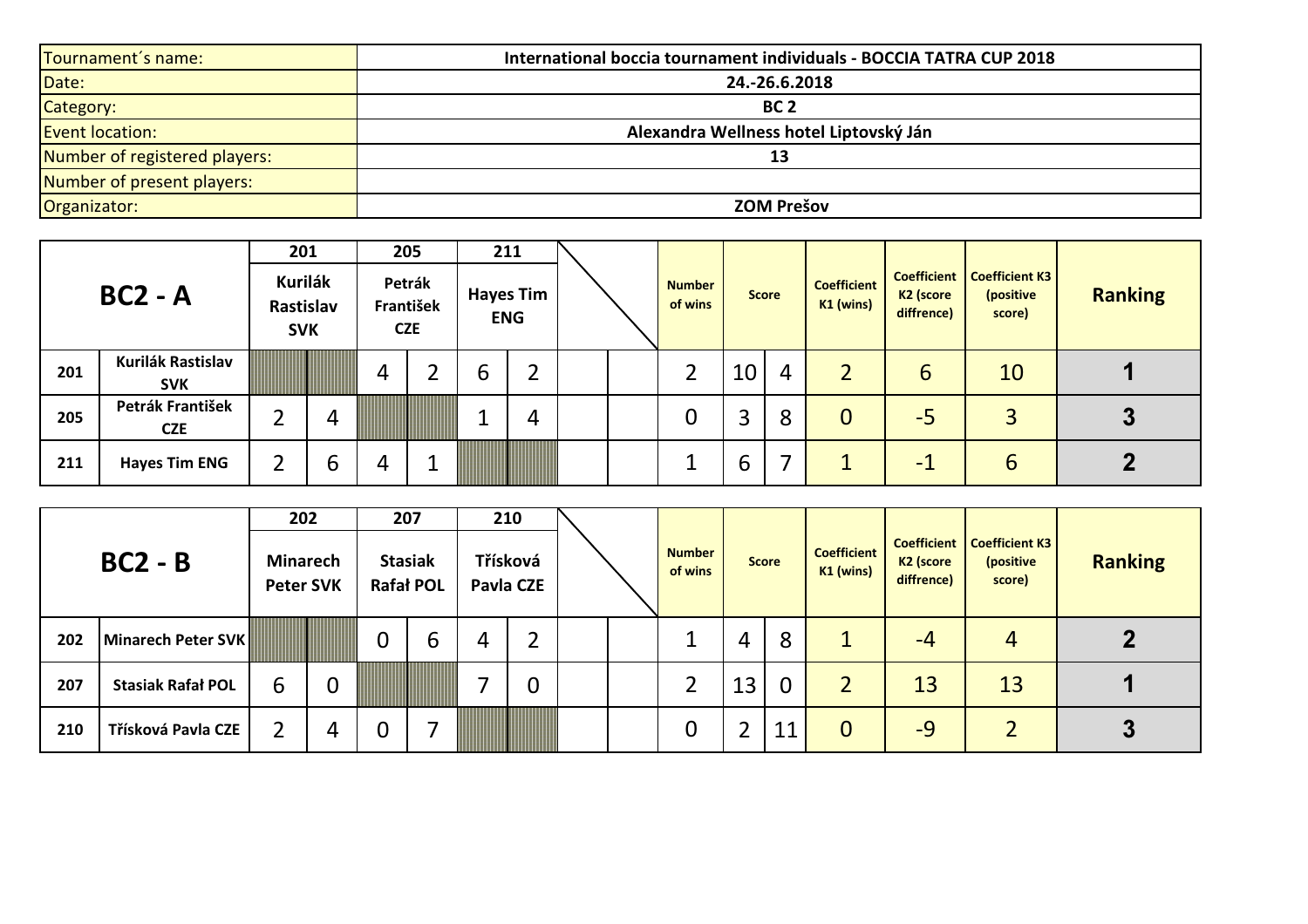| $BC2 - C$ |                                  | 203       |                                  | 208 |                           | 213 |  |                          |              |   |                                 |                                     |                                                            |                |
|-----------|----------------------------------|-----------|----------------------------------|-----|---------------------------|-----|--|--------------------------|--------------|---|---------------------------------|-------------------------------------|------------------------------------------------------------|----------------|
|           |                                  | Kudláčová | Saraj<br>Kristína SVK Reshad ENG |     | Kreibichová<br>Jiřina CZE |     |  | <b>Number</b><br>of wins | <b>Score</b> |   | <b>Coefficient</b><br>K1 (wins) | K <sub>2</sub> (score<br>diffrence) | <b>Coefficient   Coefficient K3</b><br>(positive<br>score) | <b>Ranking</b> |
| 203       | Kudláčová Kristína<br><b>SVK</b> |           | 3                                |     | ⌒                         | 4   |  |                          |              | 8 | 0                               | $-3$                                |                                                            |                |
| 208       | Saraj Reshad ENG                 | 4         |                                  |     |                           | b   |  |                          | ↳            | 9 |                                 | $-4$                                | 5                                                          |                |
| 213       | Kreibichová Jiřina<br><b>CZE</b> | 4         | b                                |     |                           |     |  |                          | 10           | 3 | $\overline{2}$                  |                                     | 10                                                         |                |

|     |                           | 204                       |                | 206                          |                         | 209                     |                   | 212             |                          |    |              |                                 |                                     |                                                            |                |
|-----|---------------------------|---------------------------|----------------|------------------------------|-------------------------|-------------------------|-------------------|-----------------|--------------------------|----|--------------|---------------------------------|-------------------------------------|------------------------------------------------------------|----------------|
|     | $BC2 - D$                 | Žabka Josef<br><b>CZE</b> |                | Riečičiar<br><b>Adam SVK</b> | <b>Breznay</b>          | Michal SVK              | <b>Lukasz POL</b> | Sudol           | <b>Number</b><br>of wins |    | <b>Score</b> | <b>Coefficient</b><br>K1 (wins) | K <sub>2</sub> (score<br>diffrence) | <b>Coefficient   Coefficient K3</b><br>(positive<br>score) | <b>Ranking</b> |
| 204 | Žabka Josef CZE           |                           |                |                              | 6                       |                         |                   | 6               | ┻                        | 11 | 7            | $\mathbf{1}$                    | $\overline{4}$                      | 11                                                         |                |
| 206 | Riečičiar Adam SVK        | 2                         | $\overline{3}$ |                              | $\overline{\mathbf{3}}$ | $\overline{\mathbf{3}}$ | $\theta$          | $\overline{10}$ | $\mathbf 0$              | 5  | 16           | $\overline{0}$                  | $-11$                               | 5                                                          |                |
| 209 | <b>Breznay Michal SVK</b> |                           | 6              |                              |                         |                         | 3                 | 4               | $\Omega$                 | 4  | 10           | $\overline{0}$                  | $-6$                                | $\overline{4}$                                             | 3              |
| 212 | <b>Sudol Lukasz POL</b>   | 6                         | 5              |                              | 4                       | 3                       |                   |                 | 2                        | 10 | 8            | $\overline{2}$                  | $\overline{2}$                      | 10                                                         |                |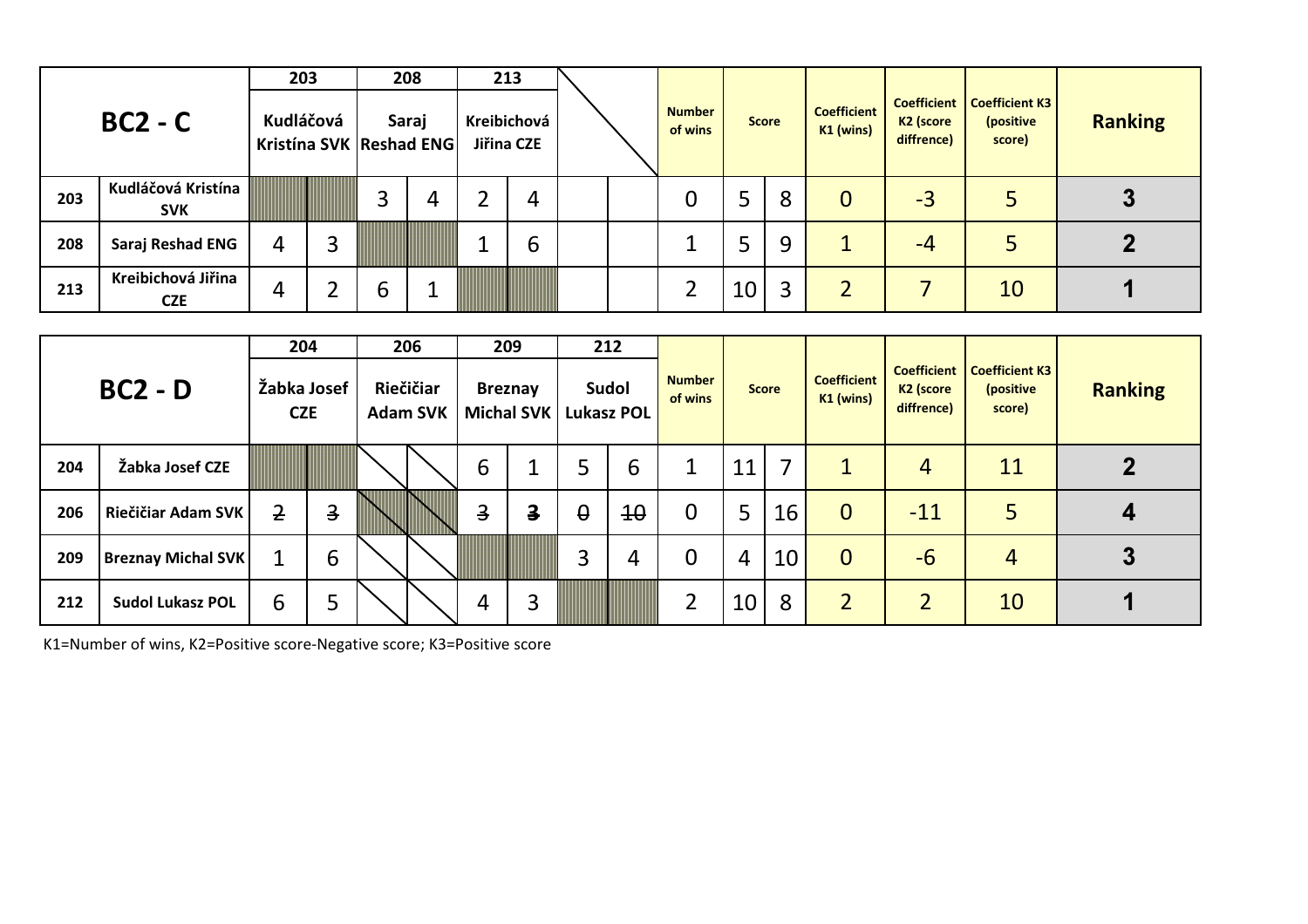International tournament individuals - BOCCIA TATRA CUP 2018

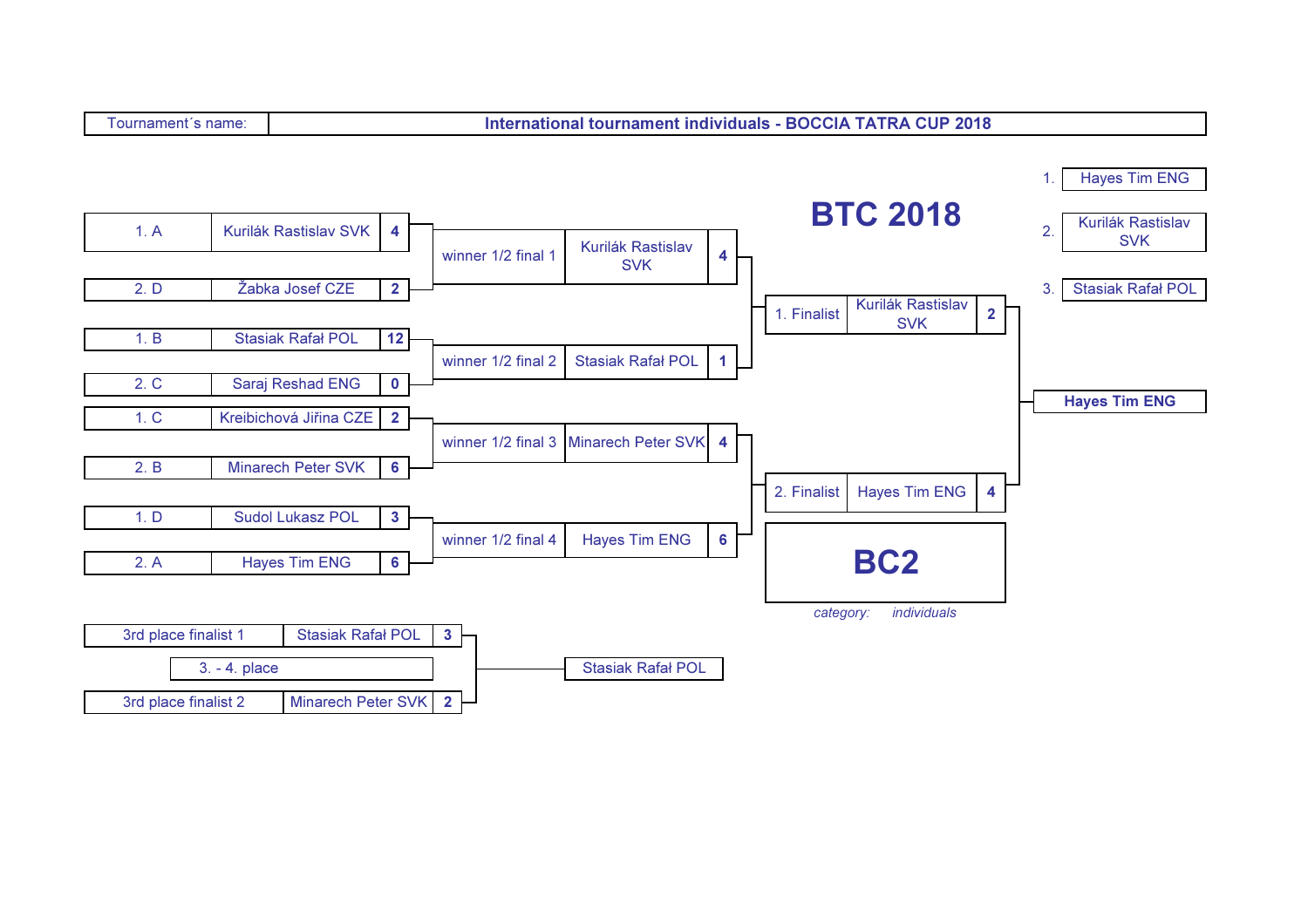| Tournament's name:            | International boccia tournament individuals - BOCCIA TATRA CUP 2018 |
|-------------------------------|---------------------------------------------------------------------|
| Date:                         | 24.-26.6.2018                                                       |
| Category:                     | BC <sub>3</sub>                                                     |
| <b>Event location:</b>        | Alexandra Wellness hotel Liptovský Ján                              |
| Number of registered players: | 14                                                                  |
| Number of present players:    |                                                                     |
| Organizator:                  | <b>ZOM Prešov</b>                                                   |

|     |                                        | 304                         | 307 |                          |   | 308                                       |  |                          |    |              |                                 |                                     |                                                              |                |
|-----|----------------------------------------|-----------------------------|-----|--------------------------|---|-------------------------------------------|--|--------------------------|----|--------------|---------------------------------|-------------------------------------|--------------------------------------------------------------|----------------|
|     | $BC3 - A$                              | Rostašova<br><b>Eva SVK</b> |     | Čermáková<br>Marcela CZE |   | <b>Bednarek</b><br>Zbigniew<br><b>POL</b> |  | <b>Number</b><br>of wins |    | <b>Score</b> | <b>Coefficient</b><br>K1 (wins) | K <sub>2</sub> (score<br>diffrence) | <b>Coefficient   Coefficient K3  </b><br>(positive<br>score) | <b>Ranking</b> |
| 304 | Rostašova Eva SVK                      |                             | כ   |                          | 0 | 18                                        |  |                          | 5  | 25           | $\overline{0}$                  | $-20$                               | 5                                                            |                |
| 307 | Čermáková Marcela<br><b>CZE</b>        |                             |     |                          | 4 | 4                                         |  |                          | 11 | 9            | $\overline{2}$                  |                                     | 11                                                           |                |
| 308 | <b>Bednarek Zbigniew</b><br><b>POL</b> | 18                          | 4   | л                        |   |                                           |  |                          | 22 | 4            |                                 | 18                                  | 22                                                           |                |

|     | $BC3 - B$               | 301<br>Klohna Boris<br><b>SVK</b> |   | 305<br>Augusta<br>Václav CZE |   | 310<br><b>Amos Rich</b><br><b>ENG</b> |  | <b>Number</b><br>of wins |    | <b>Score</b> | <b>Coefficient</b><br>K1 (wins) | K <sub>2</sub> (score<br>diffrence) | <b>Coefficient   Coefficient K3</b><br>(positive<br>score) | <b>Ranking</b> |
|-----|-------------------------|-----------------------------------|---|------------------------------|---|---------------------------------------|--|--------------------------|----|--------------|---------------------------------|-------------------------------------|------------------------------------------------------------|----------------|
| 301 | <b>Klohna Boris SVK</b> |                                   |   | 4                            | 4 | b                                     |  |                          | 11 | 10           | $\mathbf{1}$                    |                                     | 11                                                         |                |
| 305 | Augusta Václav CZE      | 4                                 | ⇁ |                              | 5 | ◢                                     |  |                          | 9  | 8            | $\mathbf{1}$                    |                                     | 9                                                          |                |
| 310 | <b>Amos Rich ENG</b>    | 6                                 | 4 |                              |   |                                       |  |                          |    | 9            | 1                               | $-2$                                |                                                            | 3              |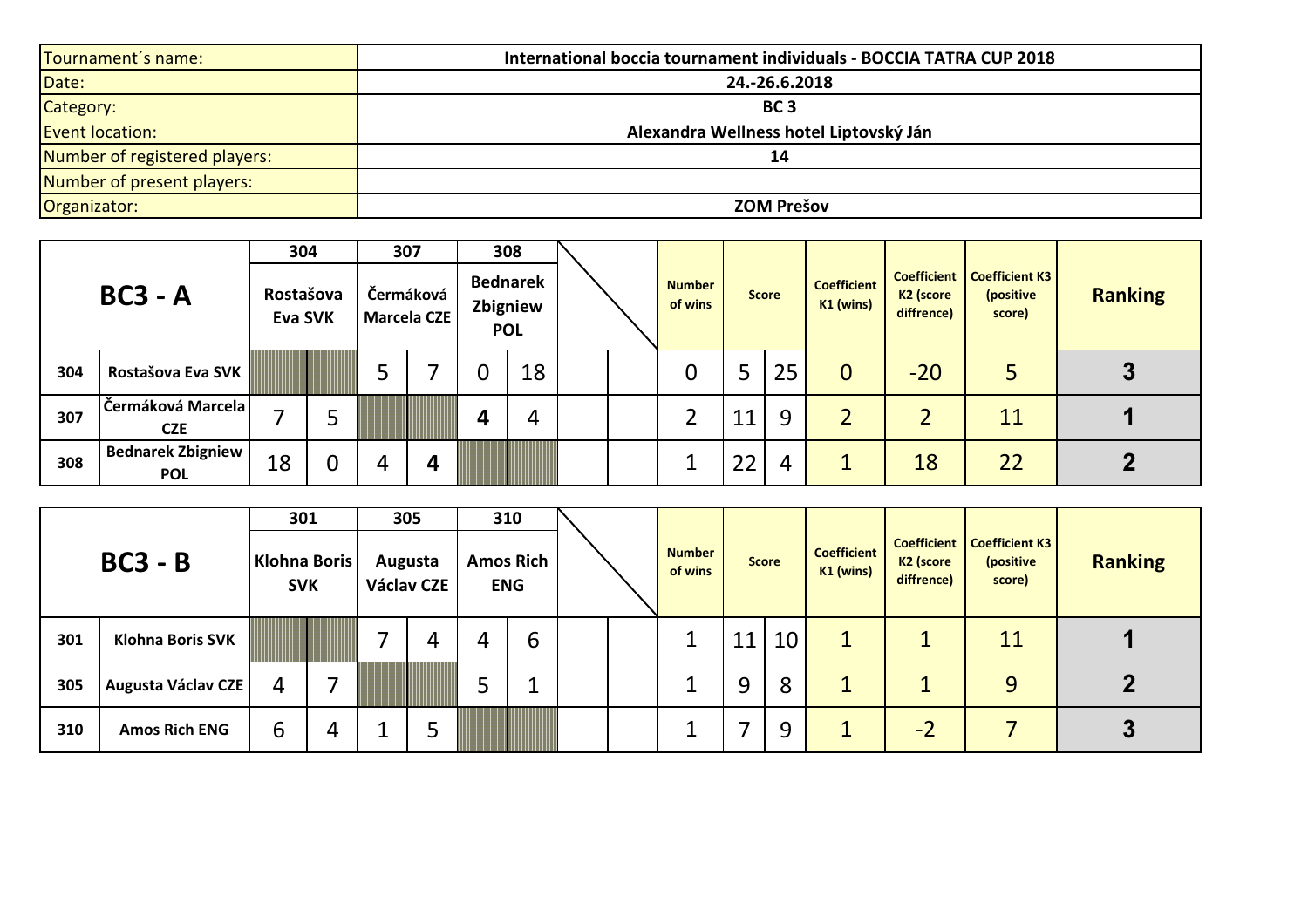|     |                         | 302                         |   |   | 306        |                            | 311            |  |                          |              |   |                                 |                                     |                                                            |                |
|-----|-------------------------|-----------------------------|---|---|------------|----------------------------|----------------|--|--------------------------|--------------|---|---------------------------------|-------------------------------------|------------------------------------------------------------|----------------|
|     | $BC3 - C$               | Vašíček<br><b>Kamil CZE</b> |   |   | <b>WAL</b> | Parrish Karl   Tižo Michal | <b>SVK</b>     |  | <b>Number</b><br>of wins | <b>Score</b> |   | <b>Coefficient</b><br>K1 (wins) | K <sub>2</sub> (score<br>diffrence) | <b>Coefficient   Coefficient K3</b><br>(positive<br>score) | <b>Ranking</b> |
| 302 | Vašíček Kamil CZE       |                             |   | 8 |            | $\overline{\mathbf{2}}$    |                |  |                          | 10           | 3 | $\overline{2}$                  |                                     | 10                                                         |                |
| 306 | <b>Parrish Karl WAL</b> |                             | 8 |   |            |                            | $\overline{0}$ |  |                          | 8            | 8 | 1                               | 0                                   | 8                                                          |                |
| 311 | <b>Tižo Michal SVK</b>  | 2                           |   | 0 |            |                            |                |  | 0                        | 2            | 9 | $\overline{0}$                  | $-1$                                |                                                            |                |

|     |                                   | 303                       |                 |                | 313      | 309                        |       | 312                        |                          |    |              |                                 |                                                           |                                              |                |
|-----|-----------------------------------|---------------------------|-----------------|----------------|----------|----------------------------|-------|----------------------------|--------------------------|----|--------------|---------------------------------|-----------------------------------------------------------|----------------------------------------------|----------------|
|     | $BC3 - D$                         | Nagy András<br><b>HUN</b> |                 | Škvarnová      | Ľuba SVK | Křivánková<br>Kateřina CZE |       | <b>Maddison</b><br>Lee ENG | <b>Number</b><br>of wins |    | <b>Score</b> | <b>Coefficient</b><br>K1 (wins) | <b>Coefficient</b><br>K <sub>2</sub> (score<br>diffrence) | <b>Coefficient K3</b><br>(positive<br>score) | <b>Ranking</b> |
| 303 | <b>Nagy András HUN</b>            |                           |                 | 4              |          |                            | 0     | 8                          |                          | 4  | 9            | 1                               | $-5$                                                      | 4                                            |                |
| 313 | Škvarnová Ľuba SVK                |                           | 4               |                |          |                            |       | 4                          |                          | 6  | 8            | $\mathbf{1}$                    | $-2$                                                      | 6                                            | 3              |
| 309 | Křivánková Kateřina<br><b>CZE</b> | $\overline{1}$            | $6\overline{6}$ | $\overline{5}$ | 4        |                            | $\pm$ | $4\theta$                  | 1                        | 7  | 20           | $1 \nightharpoonup$             | $-13$                                                     | 7                                            |                |
| 312 | Maddison Lee ENG                  | 8                         | $\mathbf 0$     | 4              |          |                            |       |                            |                          | 12 | 5            | $\mathbf{1}$                    |                                                           | 12                                           |                |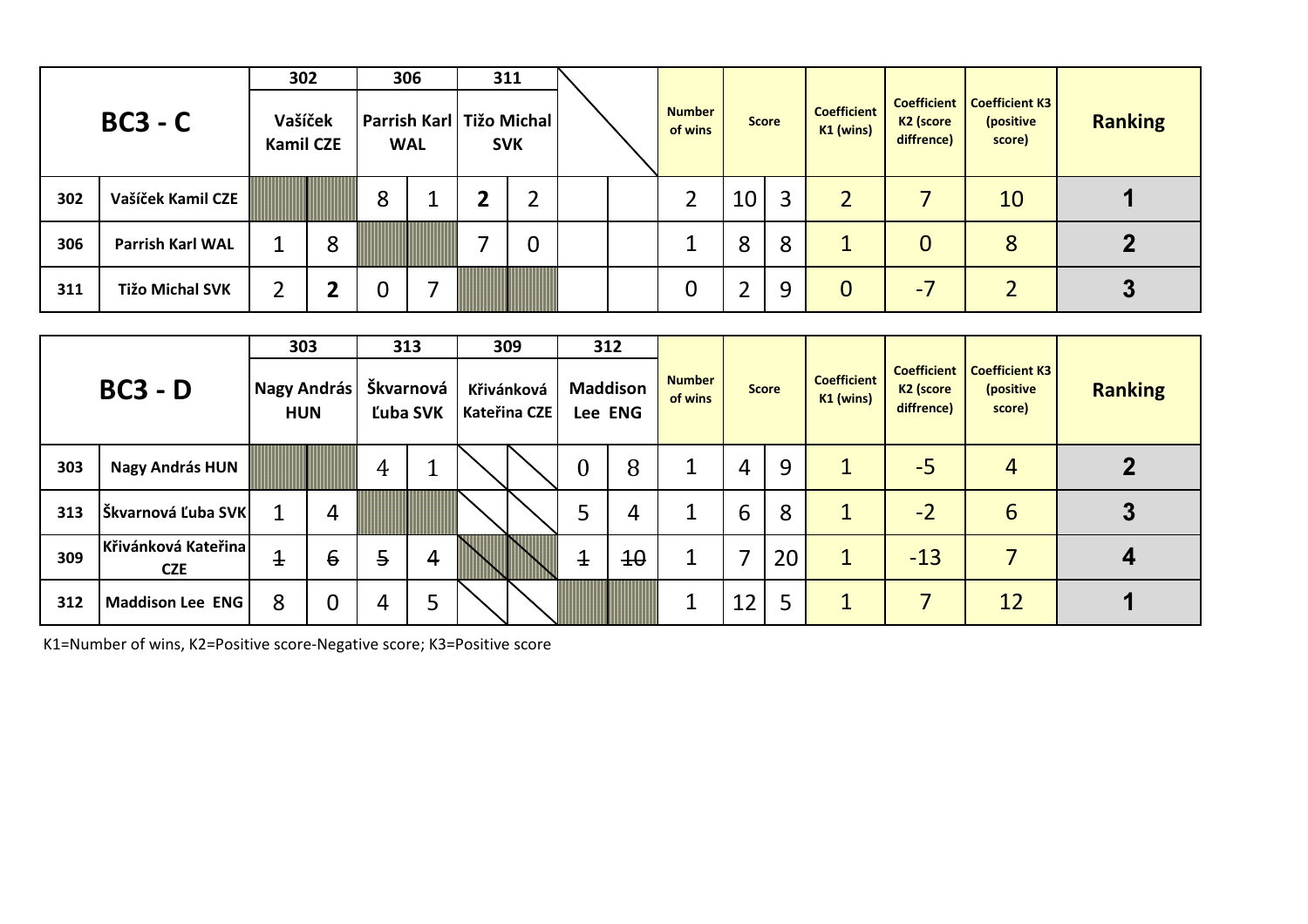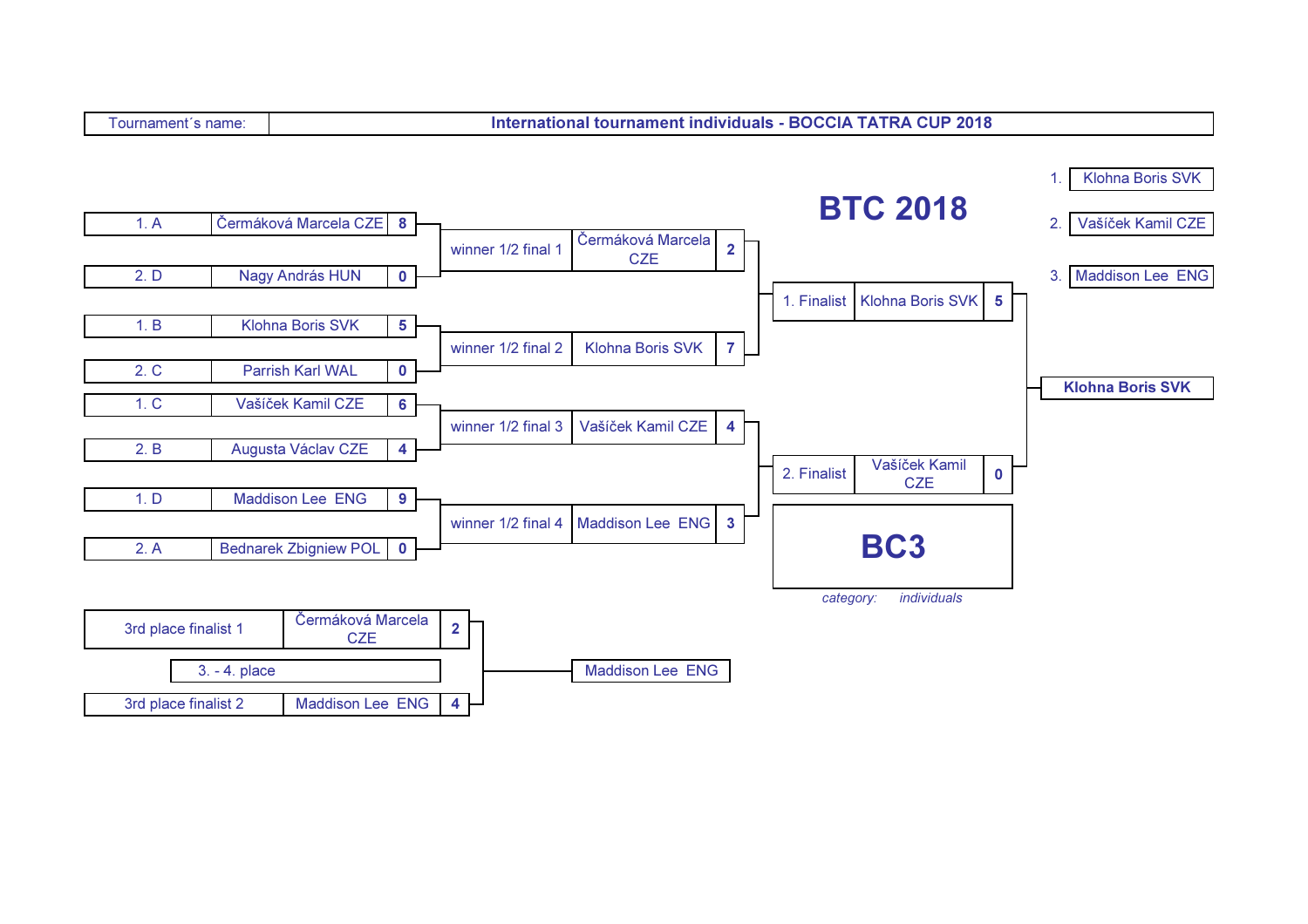| Tournament's name:            | International boccia tournament individuals - BOCCIA TATRA CUP 2018 |
|-------------------------------|---------------------------------------------------------------------|
| Date:                         | 24.-26.6.2018                                                       |
| Category:                     | BC 4                                                                |
| <b>Event location:</b>        | Alexandra Wellness hotel Liptovský Ján                              |
| Number of registered players: | 14                                                                  |
| Number of present players:    |                                                                     |
| Organizator:                  | <b>ZOM Prešov</b>                                                   |

|     |                                | 401                            |    |   | 410                             |    | 413                     |  |                          |              |             |                                 |                                     |                                                            |                |
|-----|--------------------------------|--------------------------------|----|---|---------------------------------|----|-------------------------|--|--------------------------|--------------|-------------|---------------------------------|-------------------------------------|------------------------------------------------------------|----------------|
|     | $BC4 - A$                      | Andrejčík<br><b>Samuel SVK</b> |    |   | <b>Bajtek Jan</b><br><b>CZE</b> |    | Trószyńska<br>Majka POL |  | <b>Number</b><br>of wins | <b>Score</b> |             | <b>Coefficient</b><br>K1 (wins) | K <sub>2</sub> (score<br>diffrence) | <b>Coefficient   Coefficient K3</b><br>(positive<br>score) | <b>Ranking</b> |
| 401 | Andrejčík Samuel<br><b>SVK</b> |                                |    |   |                                 | 11 | $\overline{0}$          |  |                          | 16           | $\mathbf 0$ | $\overline{2}$                  | 16                                  | 16                                                         |                |
| 410 | <b>Bajtek Jan CZE</b>          | 0                              |    |   |                                 | 12 |                         |  |                          | 12           | 5           |                                 |                                     | 12                                                         |                |
| 413 | Trószyńska Majka<br><b>POL</b> | 0                              | 11 | 0 | 12                              |    |                         |  | 0                        | 0            | 23          | $\overline{0}$                  | $-23$                               | 0                                                          |                |

|     |                                     | 402                       |    |    | 407                          |    | 414                                |  |                          |                |              |                                 |                                     |                                                            |                |
|-----|-------------------------------------|---------------------------|----|----|------------------------------|----|------------------------------------|--|--------------------------|----------------|--------------|---------------------------------|-------------------------------------|------------------------------------------------------------|----------------|
|     | $BC4 - B$                           | Komar<br><b>Davor CRO</b> |    |    | Thompson<br><b>Harry ENG</b> |    | <b>Burian</b><br><b>Martin SVK</b> |  | <b>Number</b><br>of wins |                | <b>Score</b> | <b>Coefficient</b><br>K1 (wins) | K <sub>2</sub> (score<br>diffrence) | <b>Coefficient   Coefficient K3</b><br>(positive<br>score) | <b>Ranking</b> |
| 402 | <b>Komar Davor CRO</b>              |                           |    | 14 | Δ                            | 11 | $\overline{0}$                     |  |                          | 25             | 4            |                                 | 21                                  | 25                                                         |                |
| 407 | <b>Thompson Harry</b><br><b>ENG</b> | 4                         | 14 |    |                              | 9  | $\overline{0}$                     |  |                          | 13             | 14           | $\mathbf 1$                     | $\blacksquare$                      | 13                                                         |                |
| 414 | <b>Burian Martin SVK</b>            | 0                         | 11 |    | Q                            |    |                                    |  | 0                        | $\overline{0}$ | 20           | $\mathbf 0$                     | $-20$                               | 0                                                          | 3              |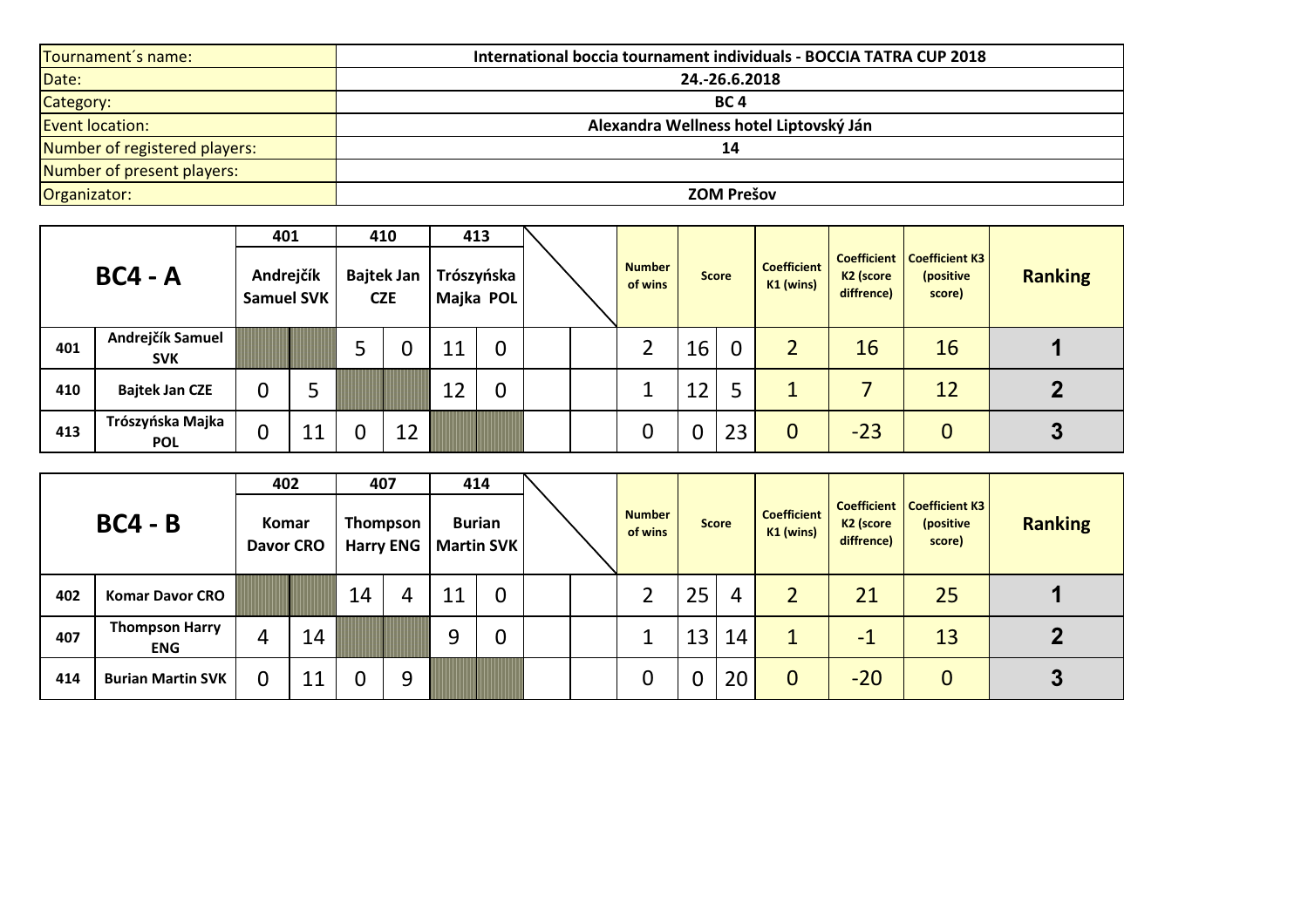|     |                                       | 403                                      |    |   | 406                              | 408                       |   | 412                        |                          |    |              |                                   |                                                           |                                              |                |
|-----|---------------------------------------|------------------------------------------|----|---|----------------------------------|---------------------------|---|----------------------------|--------------------------|----|--------------|-----------------------------------|-----------------------------------------------------------|----------------------------------------------|----------------|
|     | $BC4 - C$                             | <b>Balcová</b><br>Michaela<br><b>SVK</b> |    |   | <b>Pros Michal</b><br><b>CZE</b> | Mihová<br><b>Anna SVK</b> |   | Schmid<br><b>Marek CZE</b> | <b>Number</b><br>of wins |    | <b>Score</b> | <b>Coefficient</b><br>$K1$ (wins) | <b>Coefficient</b><br>K <sub>2</sub> (score<br>diffrence) | <b>Coefficient K3</b><br>(positive<br>score) | <b>Ranking</b> |
| 403 | <b>Balcová Michaela</b><br><b>SVK</b> |                                          |    | 8 | 3                                |                           | 3 | ำ<br>∠                     | າ                        | 11 | 5            | $\overline{2}$                    | 6                                                         | 11                                           |                |
| 406 | <b>Pros Michal CZE</b>                | 3                                        | 8  |   |                                  |                           | 0 | 9                          | 0                        | 3  | 17           | $\mathbf 0$                       | $-14$                                                     | $\overline{3}$                               |                |
| 408 | Mihová Anna SVK                       | 0                                        | 13 | 5 | 5                                |                           | 0 | 8                          | 0                        | 5  | 26           | $\overline{0}$                    | $-21$                                                     | 5                                            |                |
| 412 | <b>Schmid Marek CZE</b>               | 2                                        | 3  | 9 | 0                                |                           |   |                            | л                        | 11 | 3            | $\mathbf{1}$                      | 8                                                         | 11                                           |                |

|     |                                       | 404                            |                 |          | 405           |                        | 411             | 409                                     |                          |                |              |                                                     |                                     |                                                            |                |
|-----|---------------------------------------|--------------------------------|-----------------|----------|---------------|------------------------|-----------------|-----------------------------------------|--------------------------|----------------|--------------|-----------------------------------------------------|-------------------------------------|------------------------------------------------------------|----------------|
|     | $BC4 - D$                             | Osmanović<br><b>Melisa CRO</b> |                 |          | <b>Berkes</b> | Gergő HUN   Marián SVK | Klimčo          | Prášil<br><b>Miroslav</b><br><b>SVK</b> | <b>Number</b><br>of wins |                | <b>Score</b> | <b>Coefficient</b><br>$K1$ (wins)<br>$\overline{2}$ | K <sub>2</sub> (score<br>diffrence) | <b>Coefficient   Coefficient K3</b><br>(positive<br>score) | <b>Ranking</b> |
| 404 | <b>Osmanović Melisa</b><br><b>CRO</b> |                                |                 | 6        |               | 8                      |                 |                                         | 2                        | 14             | 3            |                                                     | 11                                  | 14                                                         |                |
| 405 | <b>Berkes Gergő HUN</b>               |                                | 6               |          |               | $\overline{2}$         |                 |                                         |                          | 3              | 8            | $\mathbf 1$                                         | $-5$                                | 3                                                          |                |
| 411 | Klimčo Marián SVK                     | $\overline{2}$                 | 8               | າ        | 2             |                        |                 |                                         | $\mathbf 0$              | $\overline{4}$ | 10           | $\overline{0}$                                      | $-6$                                | 4                                                          | 3              |
| 409 | Prášil Miroslav SVK                   | $\overline{2}$                 | $\overline{12}$ | $\theta$ | 12            | $\overline{1}$         | $\overline{11}$ |                                         | 0                        | 3              | 35           | $\overline{0}$                                      | $-32$                               | $\overline{3}$                                             |                |